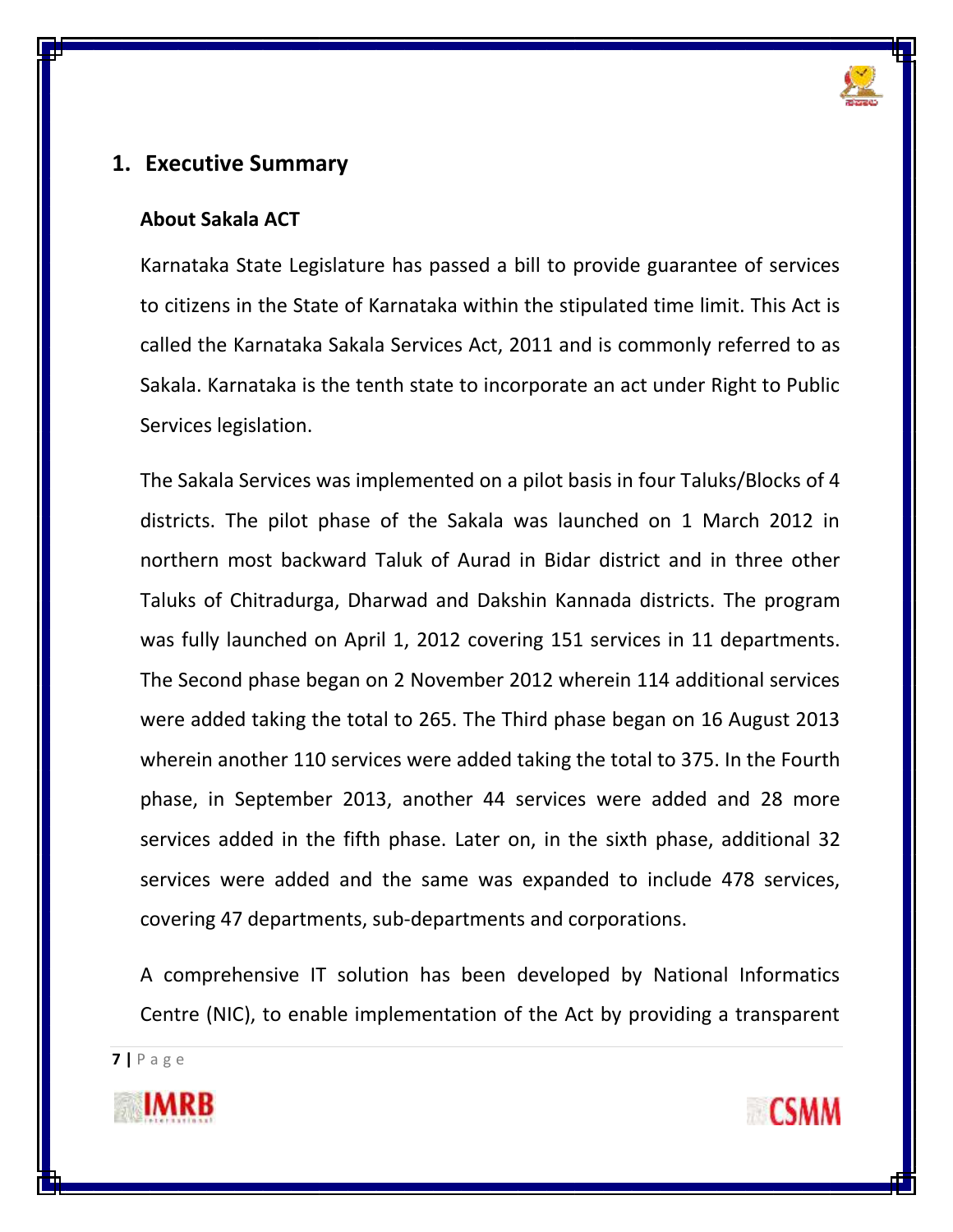

on-line monitoring mechanism for the services requested by a citizen. Whenever the request for a service is made, the citizen receives an acknowledgement slip with a unique 15 digit number called the Guarantee of Services to Citizen (GSC) number.

With the help of GSC number, a citizen can monitor the status of his application on the website, which also has all information about the Act, department, services, time frames, service procedures, checklists of documents to be submitted and frequently asked questions etc. This system has a mobile interface as well. Citizens can check the status of their application by sending an SMS from a mobile phone by typing their 15 digit GSC number. The system will send a reply back to them with current status of the application. Citizens can also contact the Call Centre at 080-44554455. Citizens are encouraged to give their mobile numbers at the time of registration so that they can be automatically intimated about the interim status of their applications, thereby reducing their number of visits to office.

In case the application is rejected or if the service is not provided within the stipulated time, citizens can file an appeal before the competent officer (CO) to redress their grievance quoting the GSC number. The competent officer will hear the appeal and redress the grievance within the specified time. Citizens are also eligible for a compensatory cost of Rs. 20 per day for the delayed period subject to a maximum of Rs. 500 from the CO, upfront. The same shall



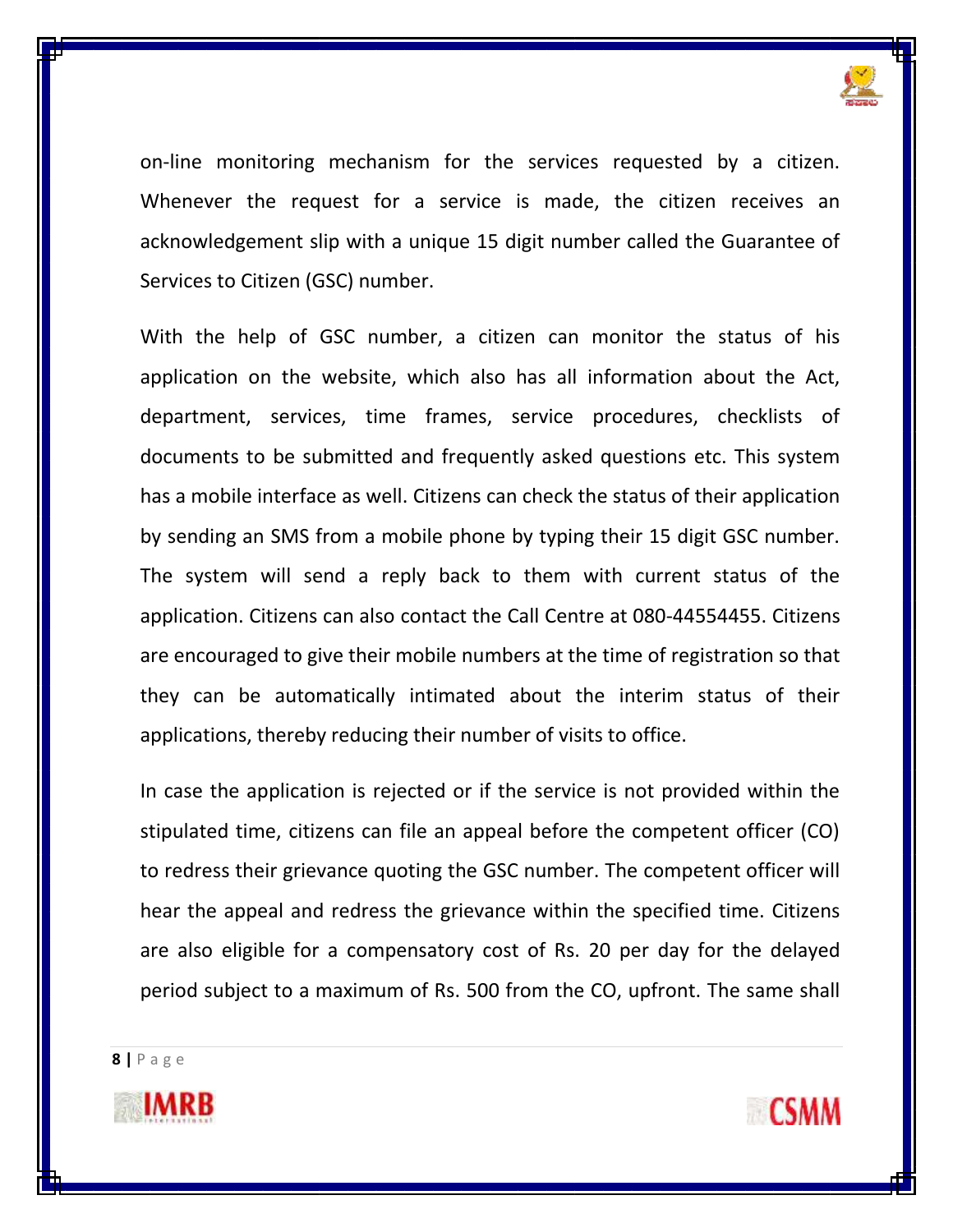

be deducted from the salary of the designated officer or his subordinate responsible for delay or default, within 30 days.

## **Need for the study**

Karnataka Evaluation Authority (KEA) commissioned an evaluation to understand whether the ACT is currently meeting the citizens' expectations in terms of service delivery and to gauge the level of overall performance pertaining to each Citizen Experience touch point. The purpose of the intended evaluation was to diagnose the reasons behind this un-steady performance (if any) and take steps to ensure that citizens in Karnataka State get all the services they need in time and on demand. In order to provide a professional, objective and impartial assessment of the prevailing ground situation and make suitable recommendations to achieve these objectives, KEA entrusted IMRB International to conduct the evaluation.

## **Methodology**

A mix of qualitative and quantitative methods has been adopted in this study. The study began with a qualitative phase where a visit was made to the Sakala office in Bangalore for discussions with the internal stakeholders. The purpose of the discussion was to understand in detail the needs and expectations from the survey in terms of the deliverables from the study. Based on the inputs from the exploratory phase, a draft questionnaire was designed.



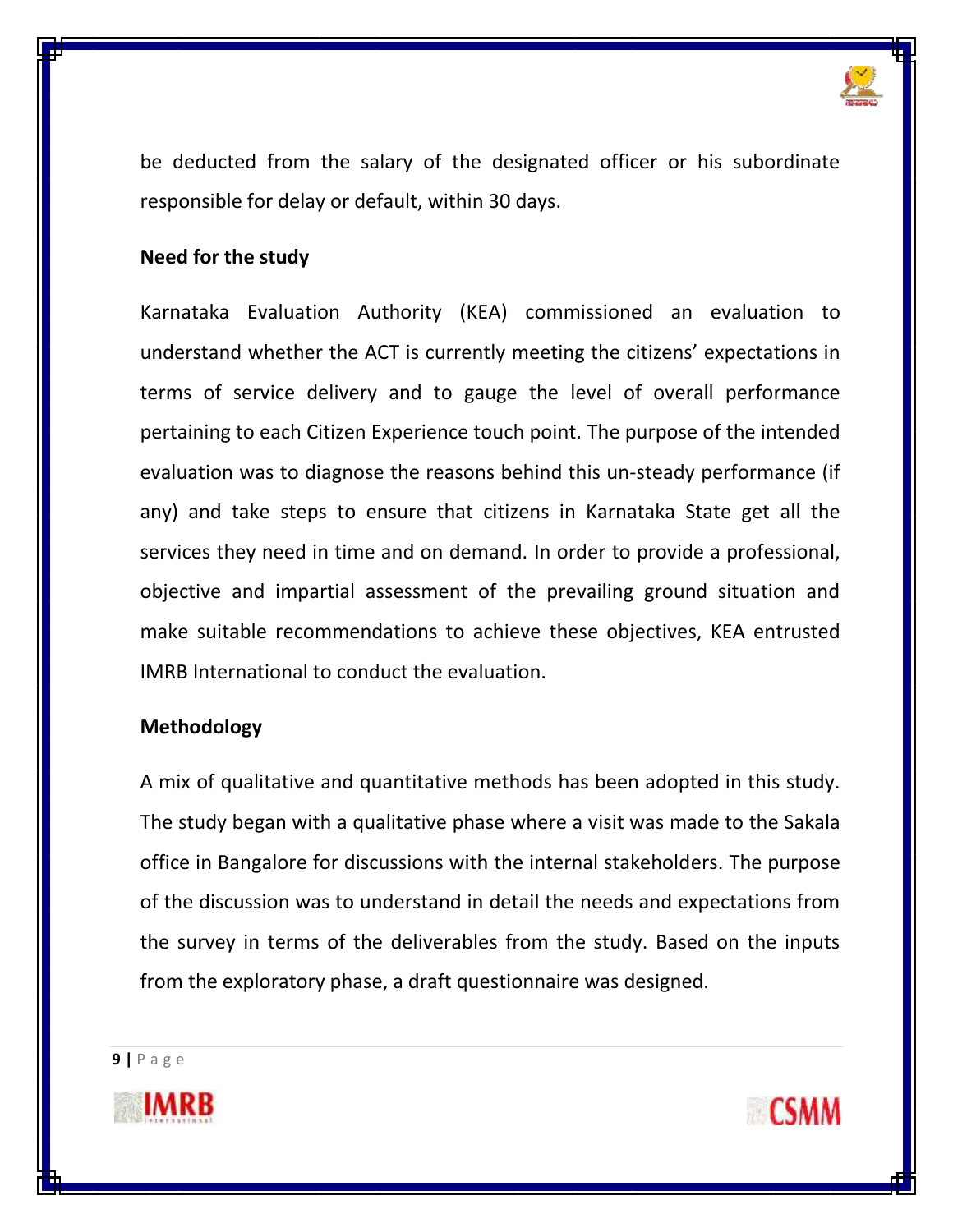

It was decided to conduct a Pilot study before the main phase to test the response level of citizens and administration of the questionnaire parameters. The Pilot study was conducted among the citizens who had availed the services under Sakala. The data for the Field work was collected manually (random sampling was done) from the Nemmadi Kendras/Gram Panchayat offices and BBMP offices. Face to face interviews were conducted with the citizens with the help of a structured questionnaire. The pilot phase was conducted in Bangalore district, covering 2 departments, namely Revenue and RDPR. The findings of the Pilot phase were presented before KEA & DPAR for their approval, post which the main phase was initiated.

Internal discussions were conducted with DPAR for the inclusion of additional parameters in the questionnaire and the same was finalized by IMRB with the consent of DPAR & KEA after multiple reviews. Face to face interviews were conducted with the citizens to assess their current satisfaction level with respect to the various services offered through Sakala website. The survey was conducted covering 117 services under 17 departments across 6 districts viz. Belgaum, Bengaluru, Chamrajnagar, Dakshin Kannada, Davengere & Gulbarga.

The list of 117 services covering all departments were selected randomly from the list of services under Sakala in consultation with DPAR. The districts were identified in such a manner that there is a fair representation of all zones in the State.



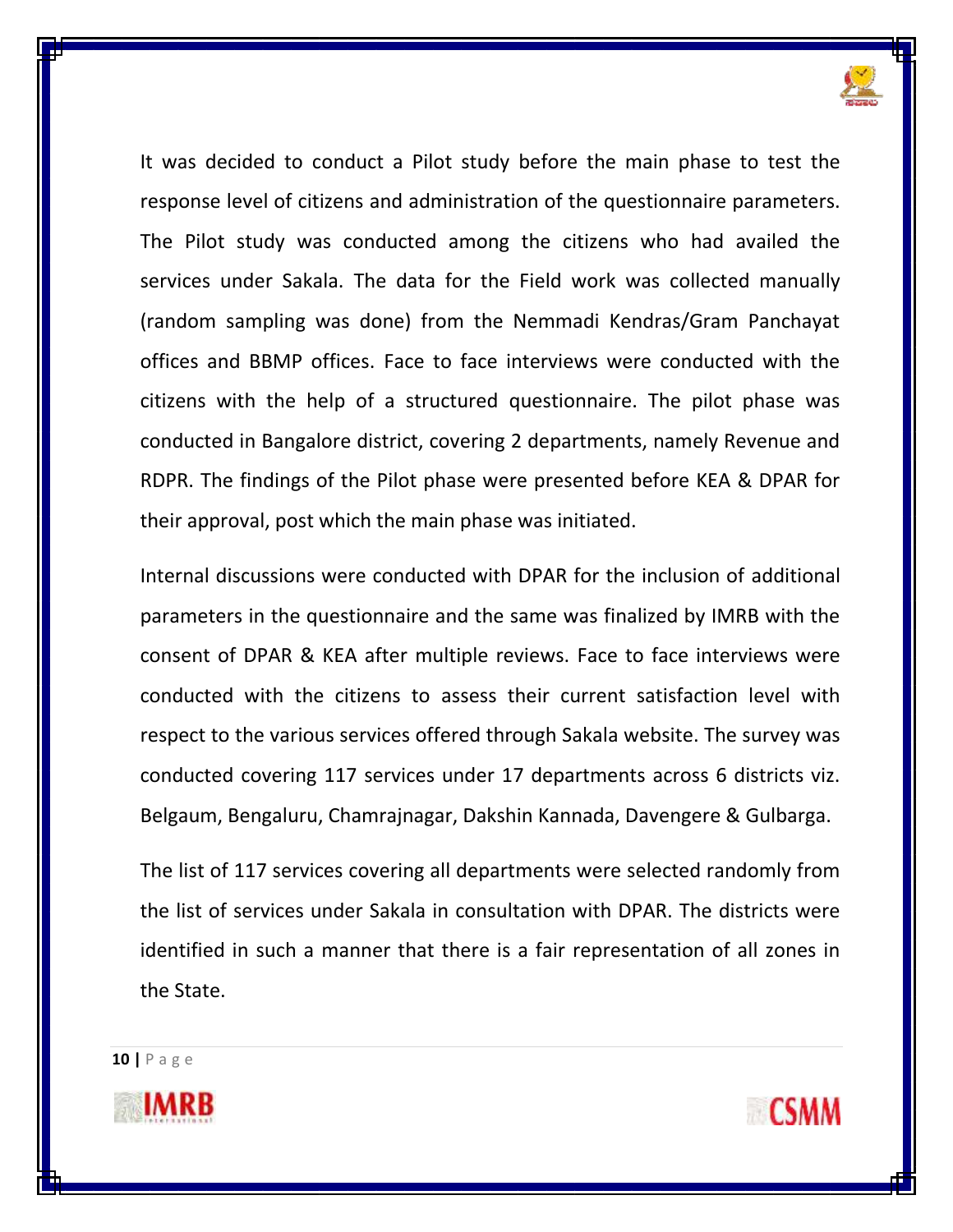

#### **Profile of citizens surveyed**

A sample of 10000 citizens in 6 districts viz. Bangalore, Belgaum, Chamarajanagar, Dakshin Kannada, Davengere & Gulbarga who have availed any of the services under consideration for the survey, under the Sakala initiative were selected at random from the database provided by DPAR to understand the effectiveness of Sakala ACT and also understand their current satisfaction level with respect to the various services offered through Sakala. These citizens were also asked whether they had availed any services before the introduction of Sakala and if yes, such citizens were asked to rate their experience on the services availed before the introduction of Sakala (Pre-Sakala experience). Personal interviews were conducted with these citizens, post taking appointments from them, using a structured questionnaire designed for the survey. Majority of the citizens surveyed were Male (82%). Higher percentage of citizens was in the age group of 30-34 years. OBCs were the largest social group (42%), followed by FC (27%) and SC (13%). 41% of the citizens surveyed are from Villages, followed by 31% from City, 20% from Town and 8% from Large city. 22% of the citizens belong to SEC C and 65% of them are Below Poverty Line.